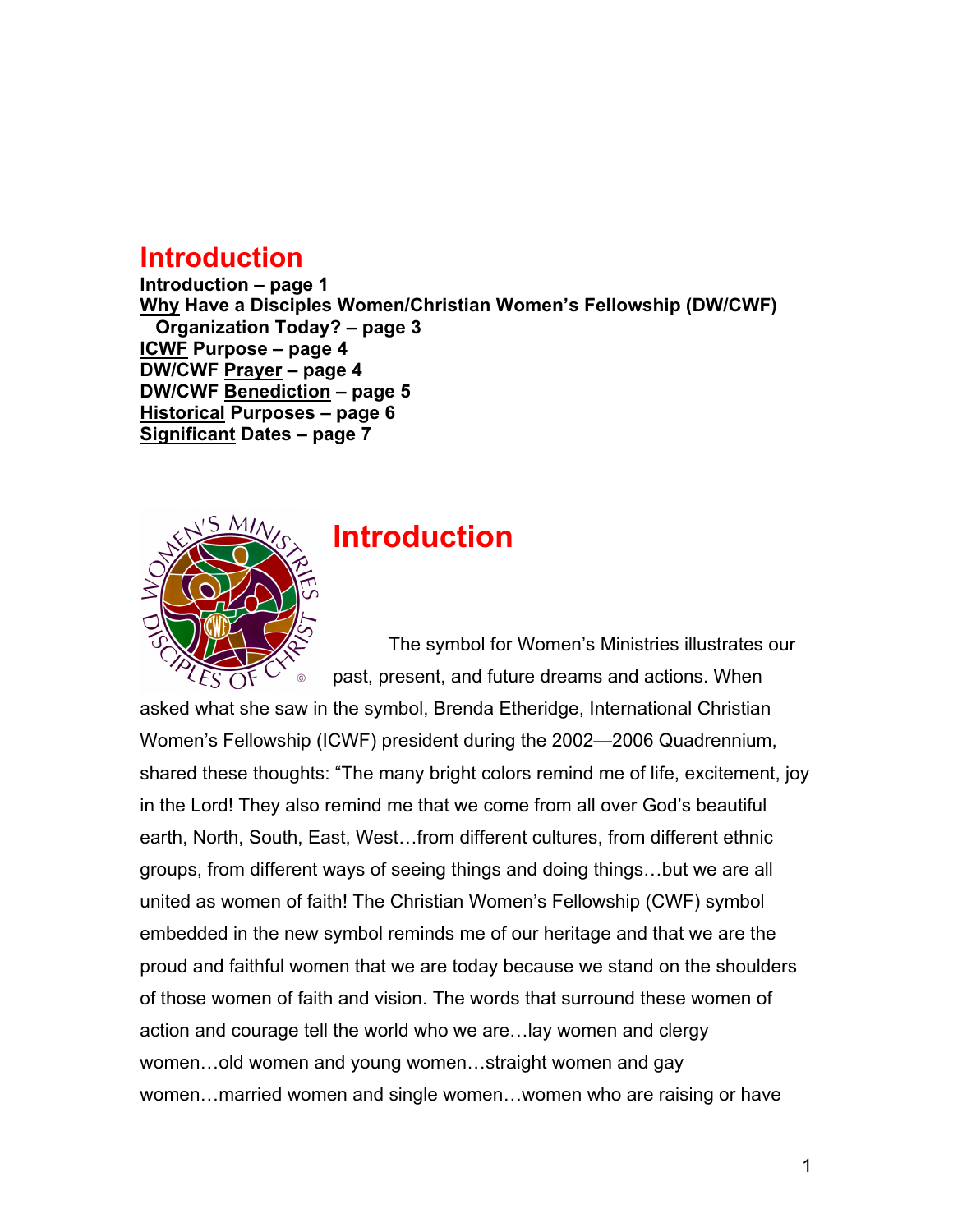raised children and women who did not…women who work outside the home and women who do not…all sisters…all daughters of God!"

As you begin to explore *Tools for Leadership*, our hope is that you will rediscover information you have heard before and discover new information and ideas. We hope that what you learn here will take you on a continuing journey of boldly seeking new ways of ministry to, with, for and by women, remembering that the ministry women do is not bound by structure. "The legacy left by our foremothers is not the structure we celebrate. It is the commitment to the mission that always calls for transformation and a willingness to risk doing what needs to be done in our time to do the mission."<sup>1</sup>

*Tools for Leadership* is a collaborative effort with content coming not only from the writers but also from the out-of-print *CWF Leaders Manual* and other sources such as *Guideposts for Leaders* magazine*,* the *Network News*, the Disciples Web site, and ideas submitted by regions and local congregations. It has been designed so that it can be updated from the Disciples Women Web site as revisions and new material become available.

Each region has received a copy of the *Tools for Leadership* CD and is free to reproduce the resource and distribute it to congregations. The Adobe Acrobat PDF files are the best files to use for printing, as the page contents of Microsoft Word files may shift slightly from computer to computer. Regions are able to add information to customize the resource and provide updates as required. Such additional information might include a list of current regional DW/CWF officers, upcoming events, and a common service project for the region. Leaders may wish to insert the material into a binder with dividers to identify each module.

As we move into the twenty-first century, more information will come to us over the Internet. In your exploration of this material, you will find a variety of Web sites referenced for additional information. If you do not have access to a computer, perhaps you can make a connection with another woman in your congregation who does. It will give you the opportunity to build relationships and

<sup>&</sup>lt;u>.</u><br><sup>1</sup>Words by Rev. Claudia Grant.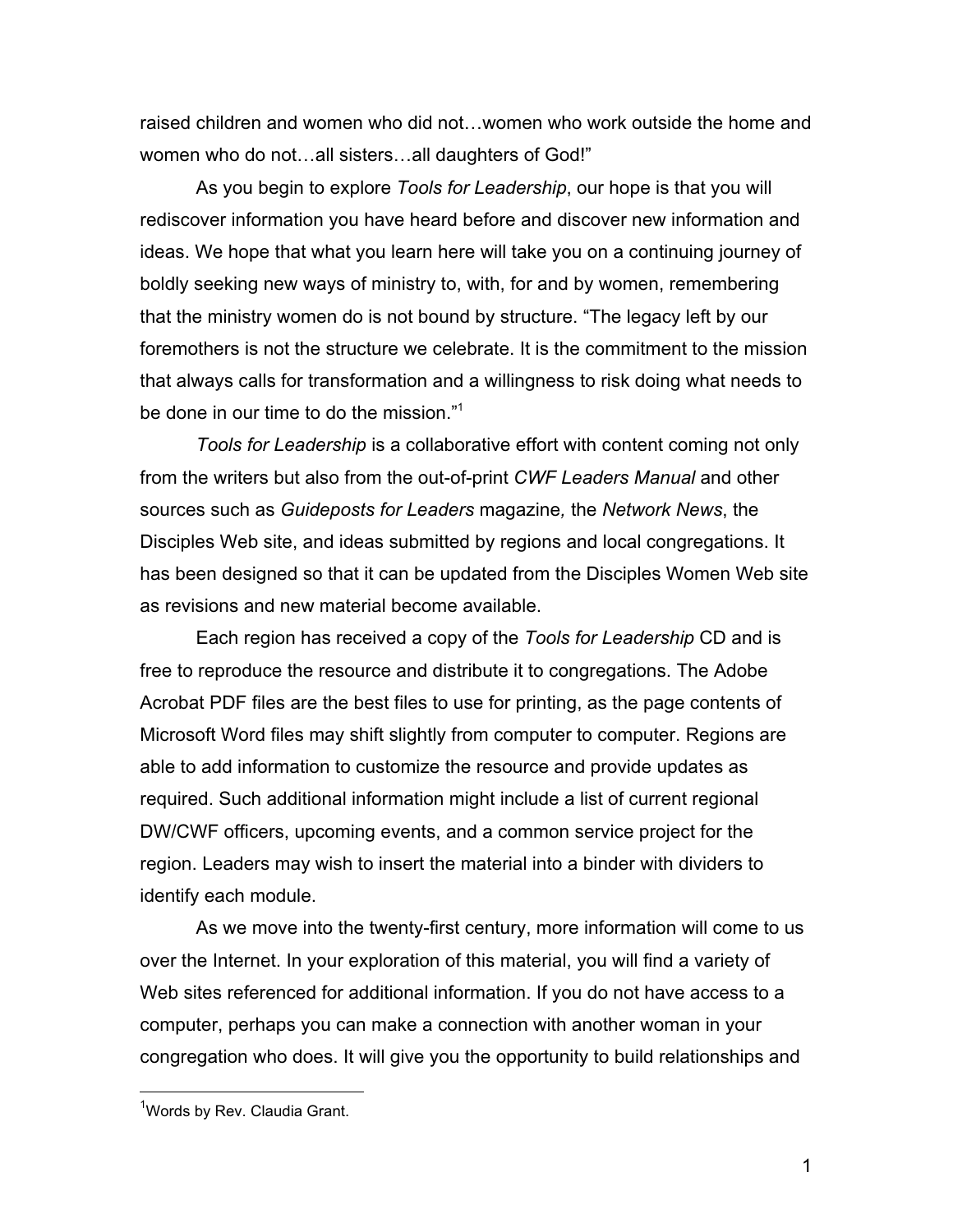<span id="page-2-0"></span>introduce other women, who may not be involved or familiar with DW/CWF, to these ministries.

 Another idea for women who do not have access to a computer comes from the Illinois/Wisconsin Region. $^{\text{2}}$  Ask a woman in your congregation to be a "Web watcher." A Web watcher's only task is to keep abreast of what is on the Disciples Women Web site. She need not be an active member of any group, simply someone who uses the Internet with ease and frequency. When something new comes up, she can notify the leader of the group(s) and download it in paper form for them.

We know that you will come up with many other creative ways to use this new resource. You are encouraged to send them to the Office of Disciples Women for posting on IdeaShare.

# **WHY HAVE A DISCIPLES WOMEN/CHRISTIAN WOMEN'S FELLOWSHIP ORGANIZATION TODAY?**

So why have a Disciples Women/Christian Women's Fellowship (DW/CWF) ministry today? It is because God is still calling us to do the ministry that is ours to do. There is still great need in the world. And that need might be to know the love of God, it might be to be fed and housed and clothed, it might be to enable women to deepen their relationship with God. God is still calling us to do ministry.

Today the DW/CWF is not the only channel through which women can take part in the work of the Christian Church (Disciples of Christ), but it is the oldest channel. As the organization remains sensitive to and grows with the issues of the era in which it finds itself, it continues to fulfill its purpose.

 <sup>2</sup> Edited from an article by Shirley Martinson, staff for Women's Ministries in the Michigan Region in the Annual Manual for Leaders.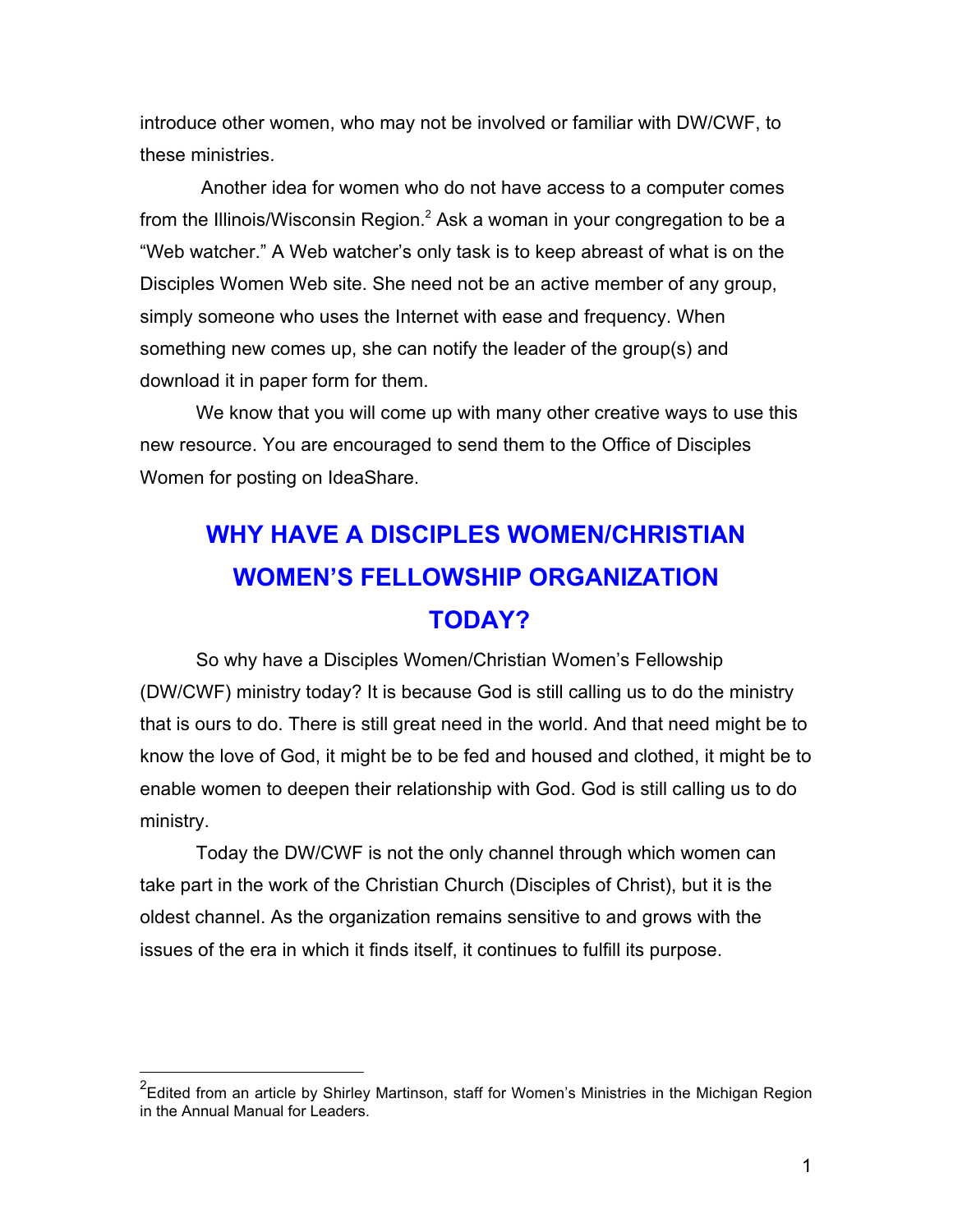### <span id="page-3-0"></span>**ICWF PURPOSE**

#### **1973**

"To provide opportunities for spiritual growth, enrichment, education and creative ministries to enable women to develop a sense of personal responsibility for the whole mission of the church of Jesus Christ."

#### **1994**

To provide a channel through which women in the congregational Christian Women's Fellowships and the regional Christian Women's Fellowship in the United States and Canada, may be joined in fellowship and find means for effective participation in the Christian Church (Disciples of Christ)

### **DW/CWF Prayer**

Unto you, O God, we give our thanks And lift our hearts in prayer. May your presence be with us and your love Surround us as we work together as women of faith. Open our eyes to the needs of the world and Fill our hearts with concern for all people. Guide us so that we may truly serve you. Through Jesus Christ, our Lord. Amen.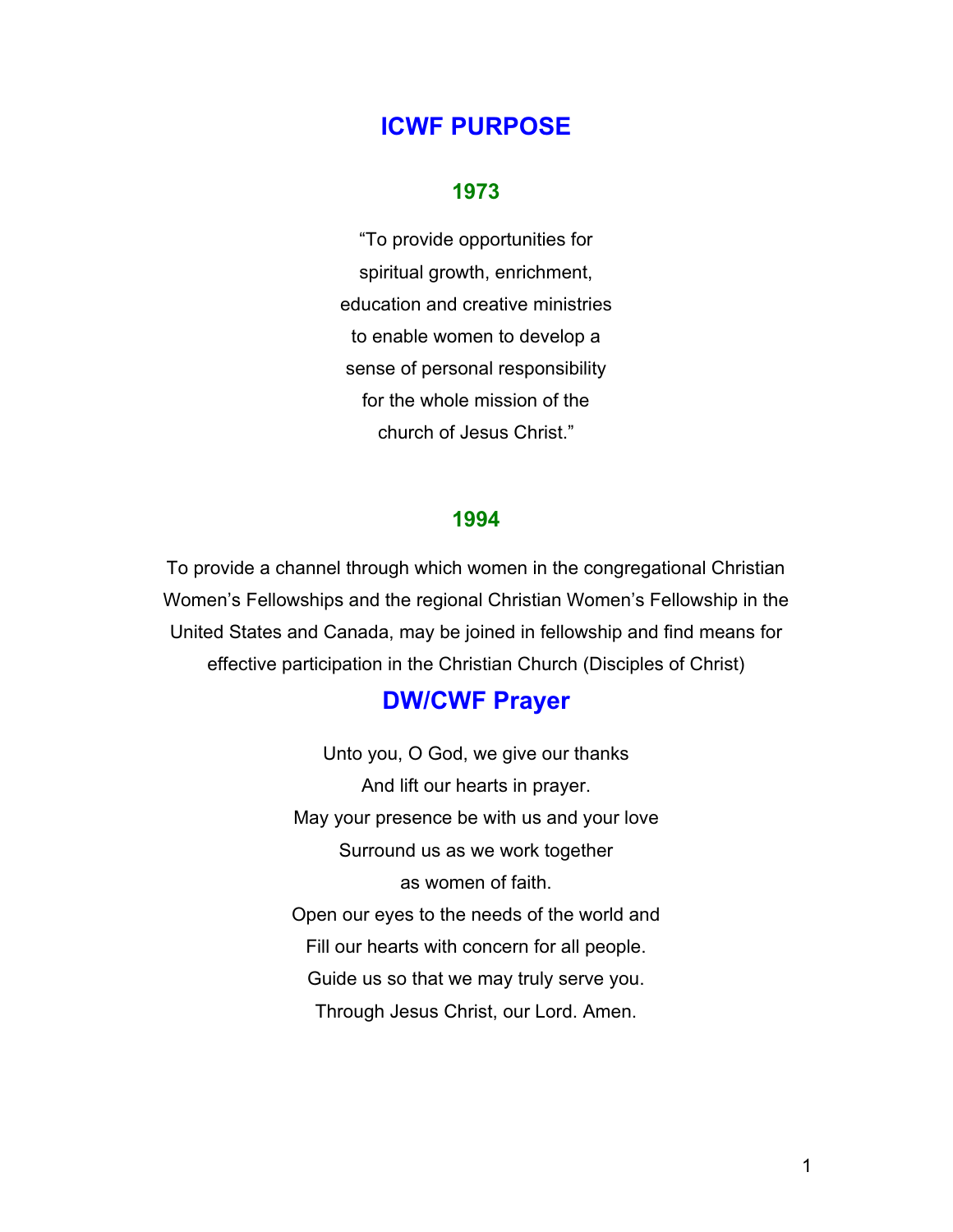## **DW/CWF Benediction**

<span id="page-4-0"></span>God, be merciful unto us and bless us; And cause your face to shine upon us; That your way may be known upon the earth, Your saving health among all nations, Through Jesus Christ, our Lord. Amen.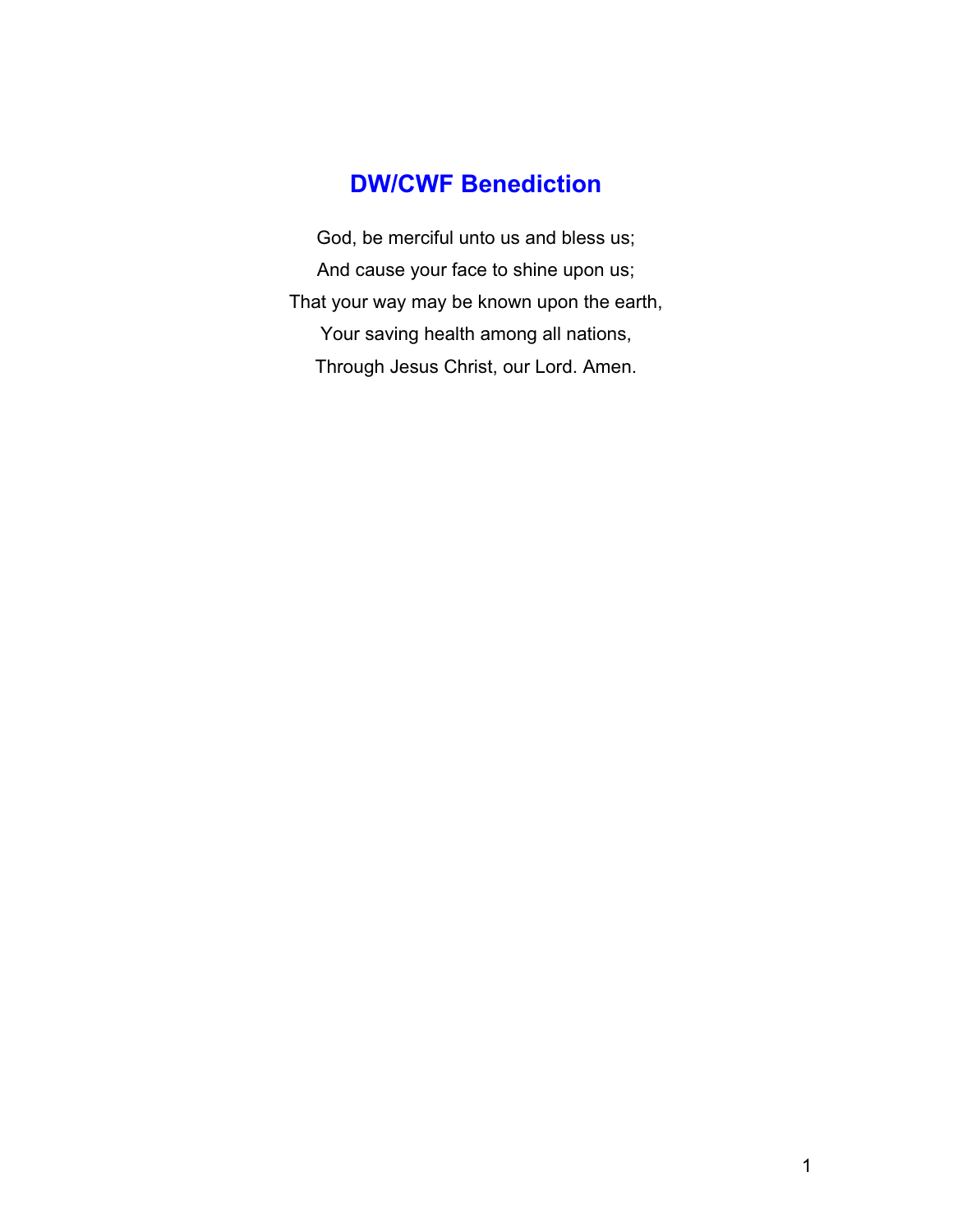# **HISTORICAL PURPOSES**

<span id="page-5-0"></span>**1874** "To cultivate a missionary spirit; to encourage mission effort in the church; to disseminate missionary intelligence; and to secure systematic contributions for the missionary work of the Christian Women's Board of Missions."

--Constitution of Women's Board of Missions

**1928** "To develop a trained Christian womanhood; to unite them in worldwide service for Christ; to encourage systematic giving for missionary work through the United Christian Missionary Society."

--Missionary Organization Handbook

**1949** "To develop all women in Christian living and Christian service as a part of the witnessing church of Jesus Christ."

--Christian Women's Fellowship

**1960** "To develop all women in Christian living and in Christian service."

--Christian Women's Fellowship

**1973** "To provide opportunities for spiritual growth, enrichment, education and creative ministries to enable women to develop a sense of personal

responsibility for the whole mission of the Church of Jesus Christ."

--Christian Women's Fellowship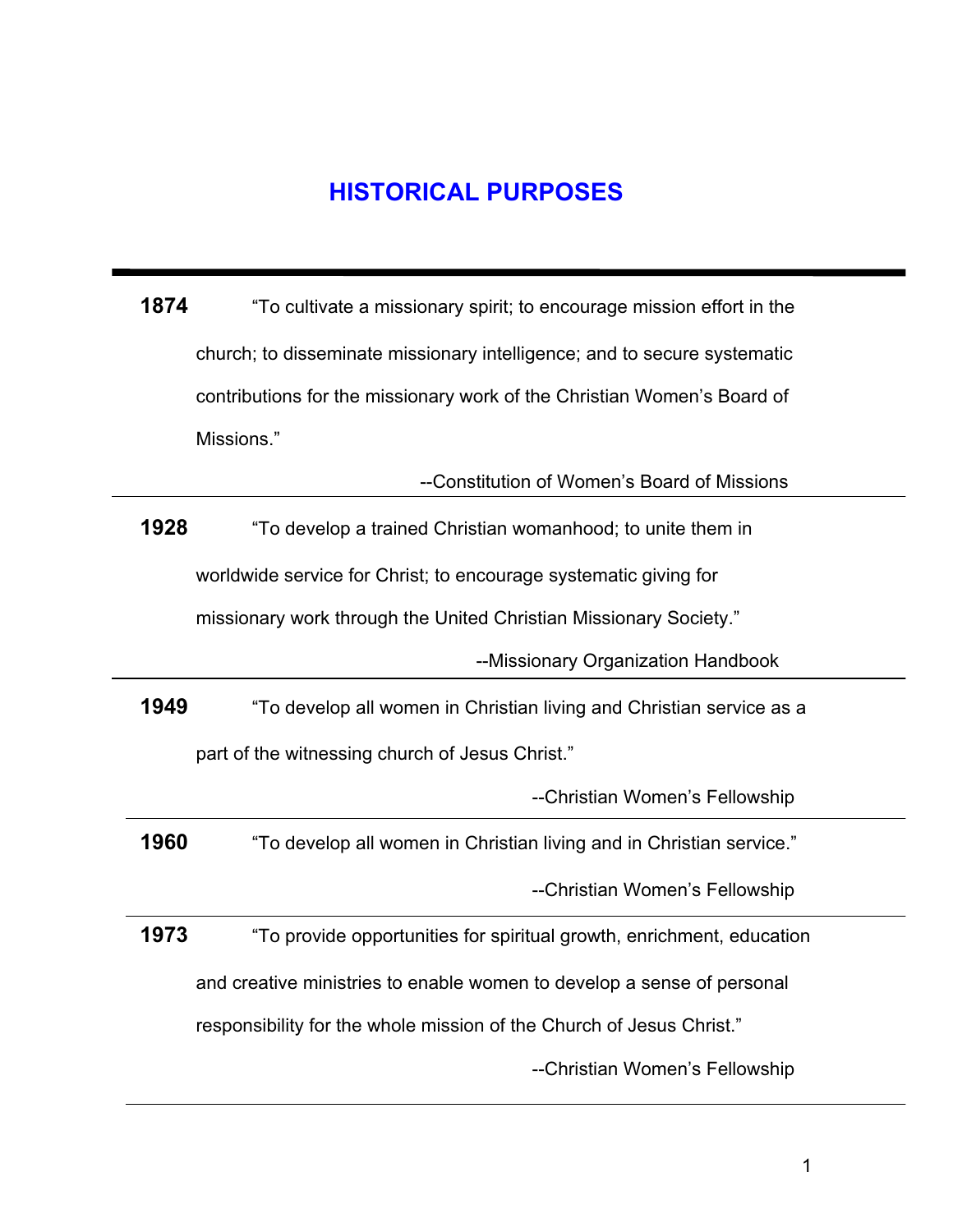# **SIGNIFICANT DATES**

- <span id="page-6-0"></span>Christian Woman's Board of Missions formed
- National office opens in Indianapolis
- Woman's Christian Temperance Union formed
- First overseas missionary is sent to Jamaica
- First Home Mission work begins in Jackson, Miss.
- First publication of *Missionary Tidings*
- National Benevolent Association established by women
- College of Missions in Indianapolis dedicated
- Network developed with women in state and local missionary organizations
- **1913–1949** Independent congregational women's groups increase (Ladies Aids, missionary societies' guilds, councils)
- CWBM merged with other church mission boards to form The United Christian Missionary Society
- Christian Women's Fellowship organized
- Conference of State Presidents and Secretaries, Turkey Run, Ind.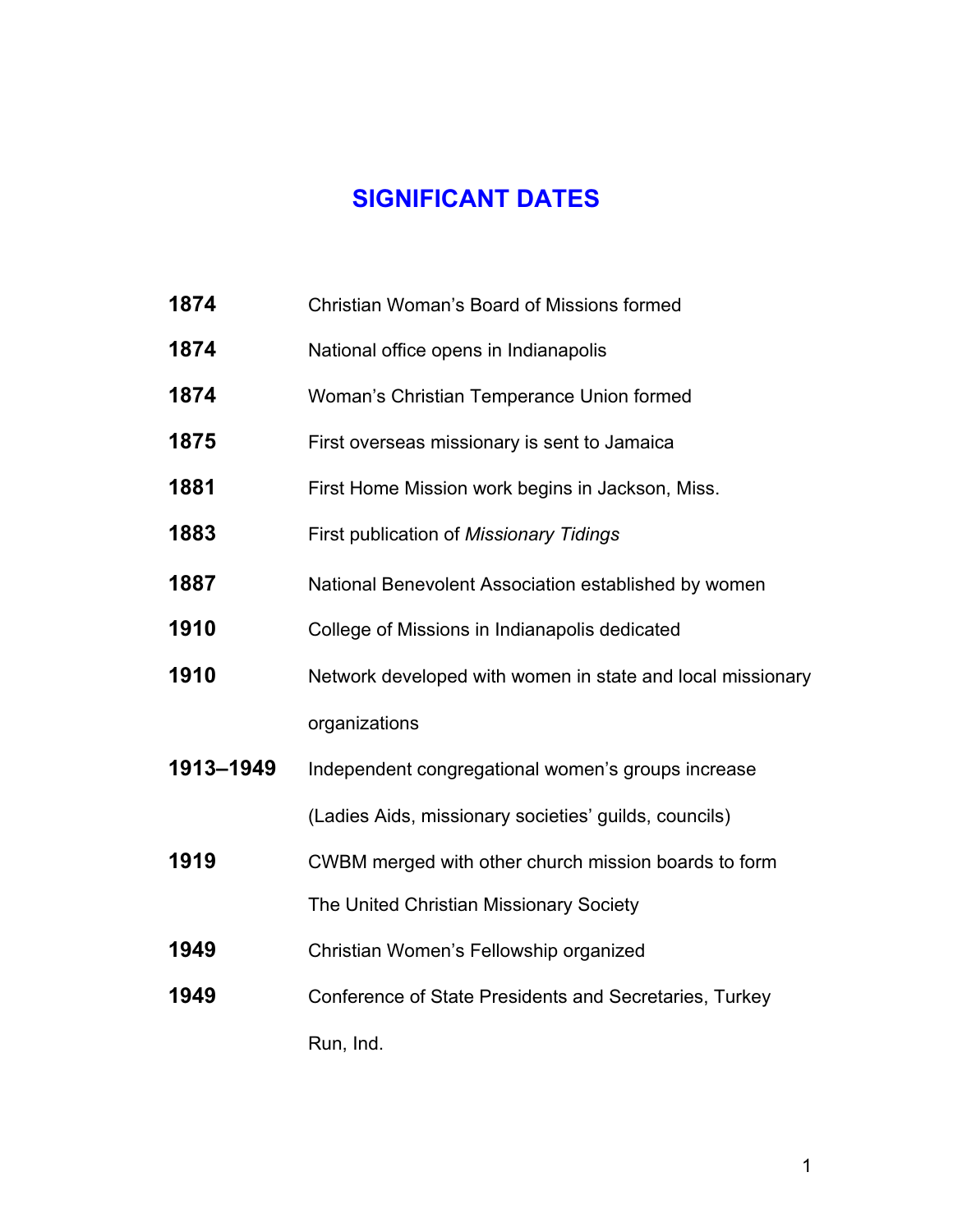| 1953 | International Christian Women's Fellowship (Canada and |
|------|--------------------------------------------------------|
|      | U.S. formed                                            |

- World CWF organized, with women in 16 countries
- Women's offerings became part of general offerings through
	- Church Finance Council (first known as Unified Promotion)
- First ICWF Quadrennial Assembly held
- CWF offerings go to total church
- Department of Christian Women's Fellowship becomes Department of Church Women
- 100th Anniversary of the Christian Woman's Board of Missions
- International Christian Women's Fellowship Cabinet formed
- First Woman to Woman Worldwide Program launched
- Office of Disciples Women established
- Department of Church Women becomes Office of Disciples Women
- Missions Building closed
- Disciples Center opened
- CWF celebrates 50th birthday
- Decision made to sponsor joint event for women of Disciples and United Church of Christ
- **Quadrennial Assembly moves to Louisville**